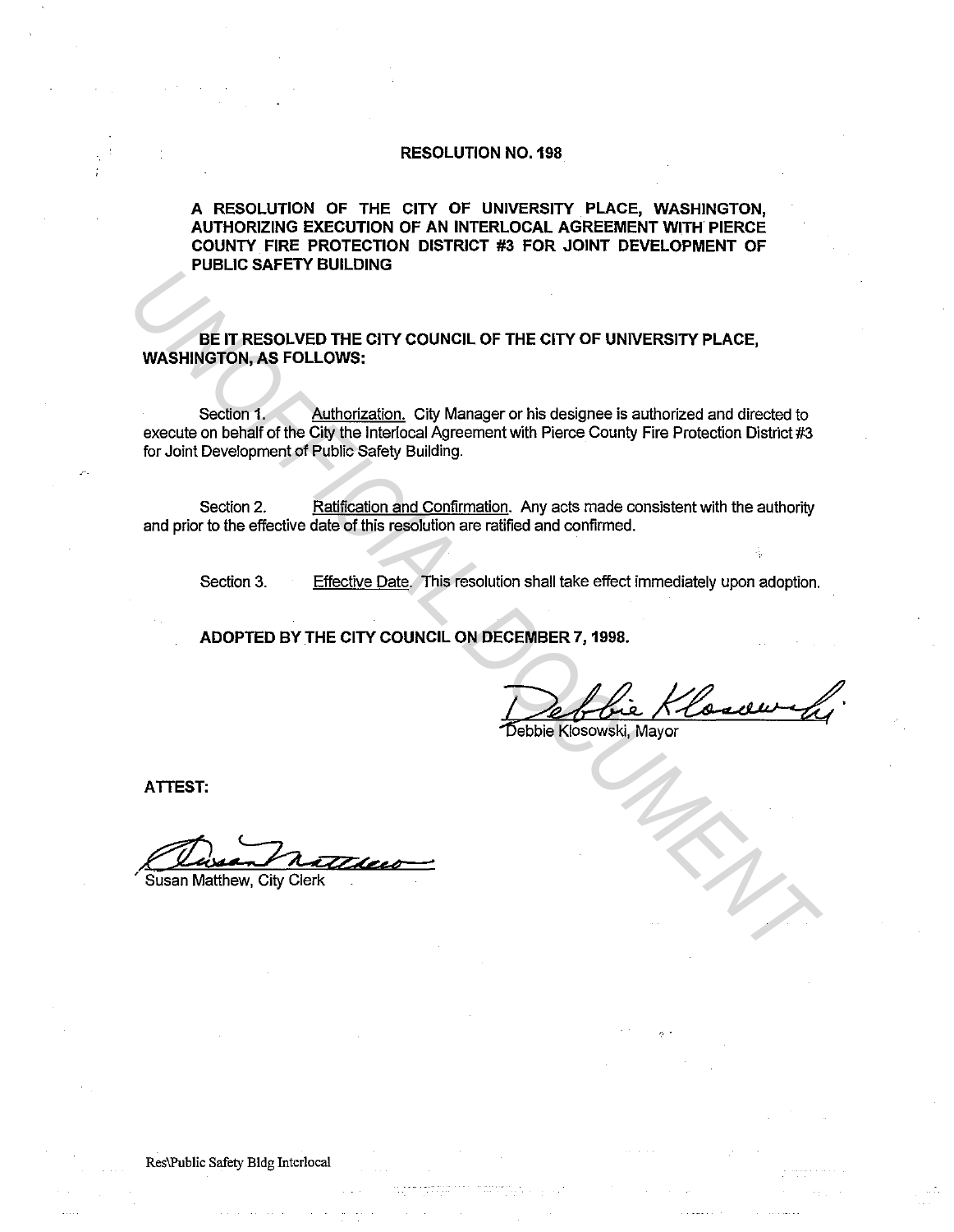# **INTERLOCAL AGREEMENT BETWEEN THE CITY OF UNIVERSITY PLACE AND PIERCE COUNTY FIRE PROTECTION DISTRICT #3 FOR JOINT DEVELOPMENT OF PUBLIC SAFETY BUILDING**

THIS AGREEMENT, made and entered into this  $\sum^{+\infty}$  day of **oce**, 1998, by and between the PIERCE COUNTY FIRE PROTECTION DISTRICT #3, hereinafter referred to as the "DISTRICT," and the CITY OF UNIVERSITY PLACE, a municipal corporation, hereinafter referred to as the "CITY," WITNESSETH:

WHEREAS, joint use by the District and City of a Public Safety Building located on a site near City Hall will improve integration of public safety services including fire, emergency operations, and **police services; and**  WHEREAS, joint use by the District and City of a Public Safety Building located on a sitt near<br>police services; and<br>Where services; and<br>Where services; and<br>WHEREAS, joint use of a Public Safety Services including free, eme

WHEREAS, joint use of a Public Safety Building will greatly improve the capacity and communications of the District and City to respond to major emergencies and disasters in a joint emergency operations center; and

WHEREAS, locating the joint use Public Safety Building adjacent City Hall will provide an increased police and security presence at the future Homestead Park, Town Center and City Hall; and

WHEREAS, a joint use Public Safety Building will allow for more effective and cost efficient maintenance and operation of the building for their better utilization by both parties; and

WHEREAS, the District is in the process of acquiring land for, constructing and equipping the new Public Safety Building which will house a fire station, police station, and joint emergency operations center (EOC); and

WHEREAS, the purpose of this joint development agreement is to allow and encourage the District and City to work together in planning, developing and building facilities for joint use including the joint use Public Safety Building; and

WHEREAS, in the interest of providing the best services with the least possible expenditure of public funds, full cooperation between the District and City is desirable; and

WHEREAS, the District and City have the authority to enter into their agreement pursuant to the Interlocal Cooperation Act Chapter 39.34.030 RCW;

NOW, THEREFORE, in consideration of the premises, said City and said District do now agree to cooperate with each other in carrying out the above purposes, and to that end do agree as follows:

## **I. PURPOSE**

The District and the City agree that the purpose of this Agreement is to undertake and finance cooperative action to provide a joint building for the provision of fire, emergency medical, community education, police and emergency operation services ("Public Safety Building") for the District and City.

### **II. ADMINISTRATOR**

The District and the City hereby agree that the District shall be responsible for administering the construction of the Public Safety Building and any other cooperative undertaking associated with the joint use building project authorized hereunder.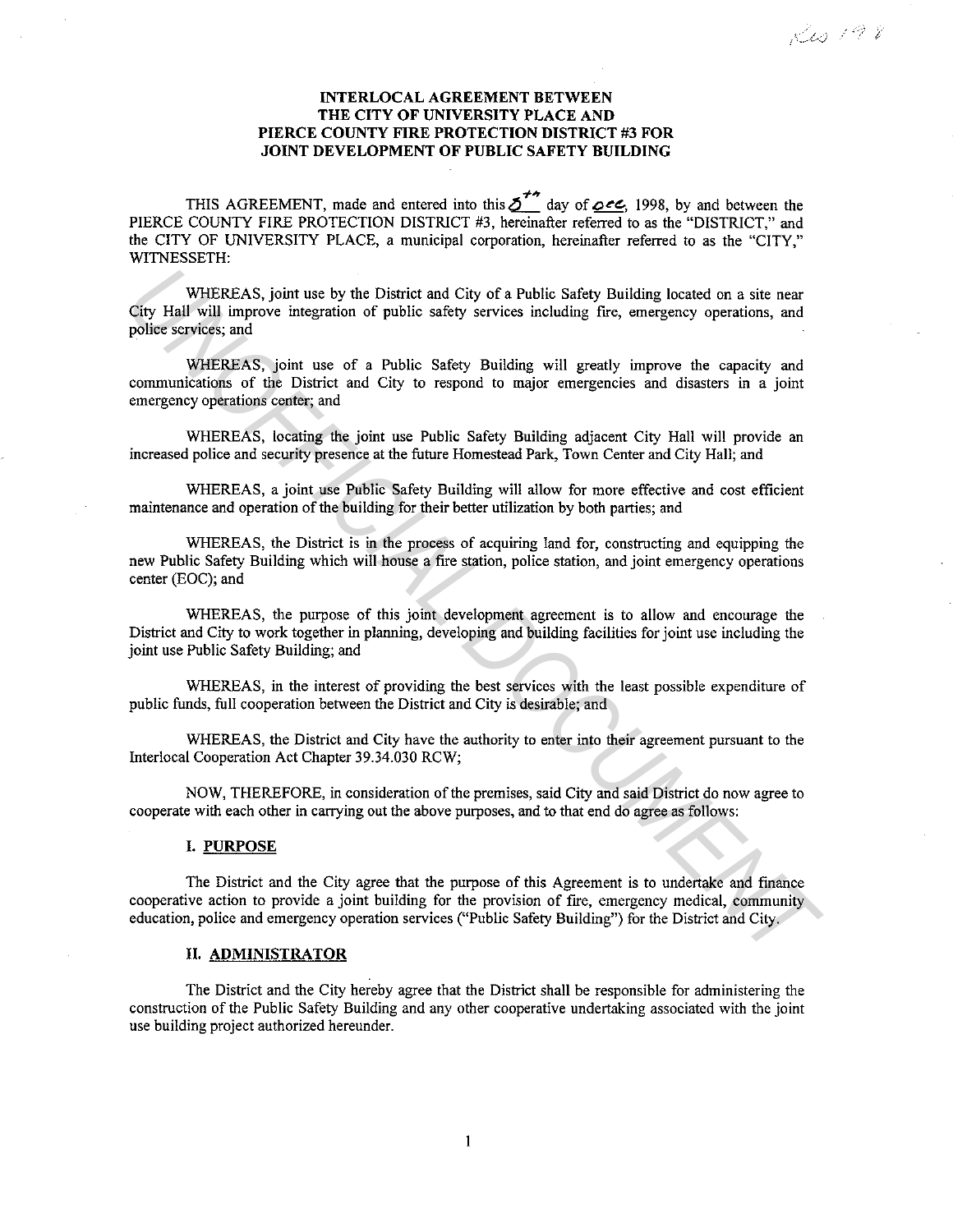#### **III. RESPONSIBILITIES OF DISTRICT**

The District will be responsible for acquiring land for, designing, constructing and equipping a Public Safety Building, a majority which will be used to provide fire services and the District's respective emergency operation activities. The remaining portion of the facility will be used in support of municipal services by the City of University Place and their respective emergency operation activities. The portion of the building occupied by the District will be used in support of fire prevention, suppression, education, and emergency medical services to the area within the District's authority.

# **IV. RESPONSIBILITIES OF CITY**

The City will assist the District in obtaining bond fmancing for the construction of the Public Safety Building. The portion of the building occupied by the City will be used in support of municipal services to the area within the City's authority.

### **V. JOINT EMERGENCY OPERATIONS CENTER**

The District and the City will participate equally in the design and construction of the Emergency Operations Center (EOC), to be used as a training, operations and general meeting facility.

# **VI. MAINTENANCE**

The District shall furnish all necessary maintenance and operation services and utilities except as otherwise specified herein. The District and City shall each maintain its component of the building including building interior and exterior maintenance. The portion of operational costs to be paid each year shall reflect that all costs of maintaining and repairing the building, fixtures, related improvements and equipment shall be borne by the parties commensurate with the portion of the building they each occupy, or as otherwise agreed to by the parties.

### **VII. METHOD OF PAYMENT**

The District hereby agrees to issue general obligation bonds within the limits of applicable nonvoted debt to finance the construction of the Public Safety Building. The District covenants that it will deposit the proceeds of the general obligation bonds in the heretofore created fund of the District designated the 1998 Bond Construction Fund and that it will use such proceeds solely for the Public Safety Building. The District shall establish and maintain a budget for the Project and for any other cooperative undertaking authorized hereunder. Except as authorized herein or as authorized by future action of the District and City, the District shall be responsible for fmancing the Public Safety Building. The City will assist the District in obtaining bond financing for the construction of the Public Seriey Building. The portion of the building coupled by the City will be used in support of municipal services noth area with

The District shall also be solely responsible for acquiring the land for the construction of a Public Safety Building. The City may donate up to  $7/10<sup>th</sup>$  of one acre of adjacent land to the project or the City may opt to sell up to  $7/10<sup>th</sup>$  of one acre of adjacent land to the District in support of the project.

The City agrees to pay its share of the Public Safety Building's construction costs to be agreed upon subsequently by Board and Council action.

#### **VIII. TERM**

This agreement shall remain in full force and affect until terminated by either party so long as District and City pursue the development of a joint use Public Safety Building; providing however, that this agreement will be amended once specific costs and space allocation have been mutually agreed upon by the District and City.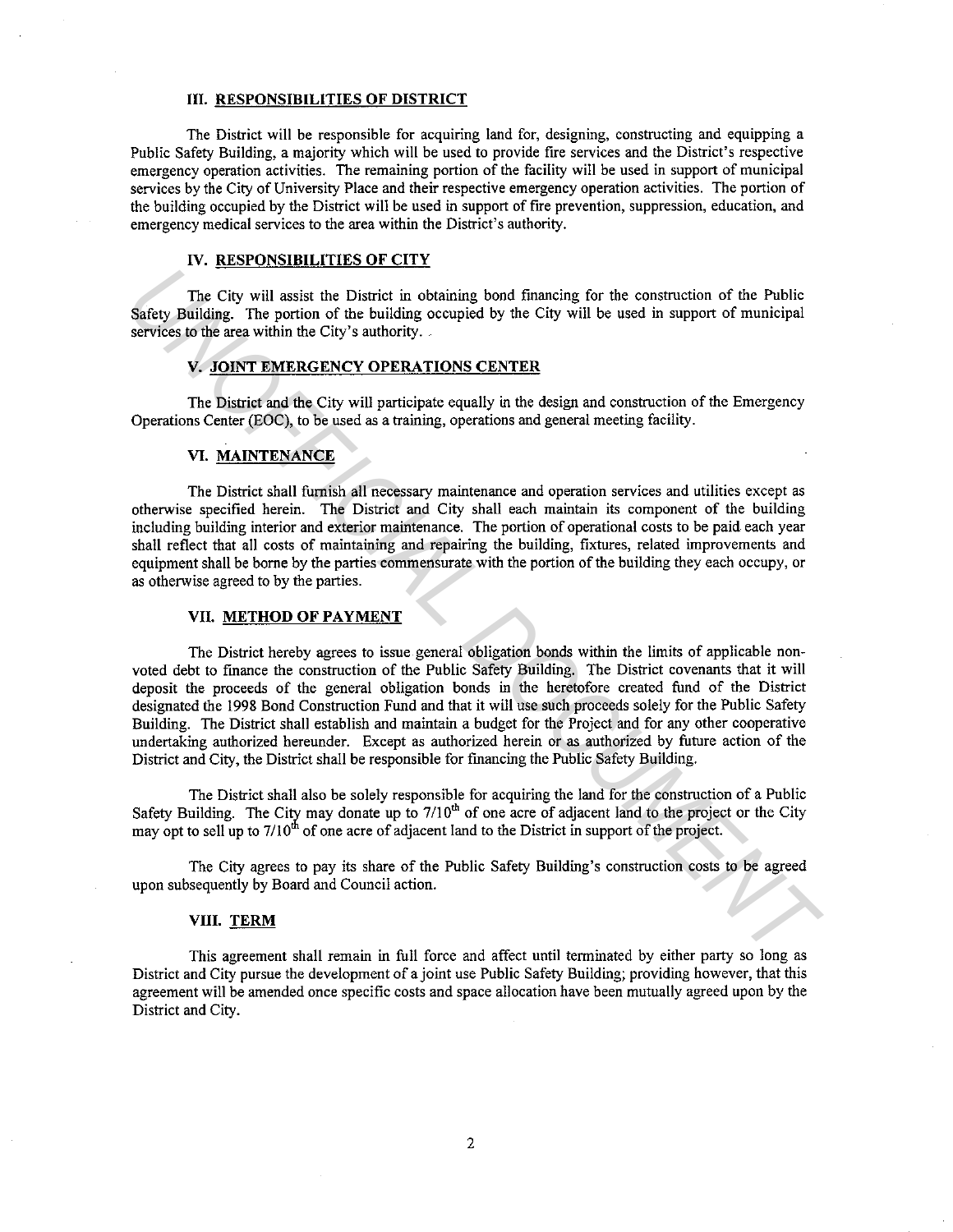### **IX. GOVERNING LAW**

This Agreement shall be construed in accordance with and governed by the Constitution and laws of the State of Washington.

### **X. BINDING EFFECT**

This Agreement shall inure to the benefit of and shall be binding upon the District, the City, and **their respective successors, assigns and legal representatives, subject, however, to limitations contained**  herein.

# **XI. INDEMNIFICATION**

Each party agrees to indemnify, defend and hold harmless the other and all its officers, agents, employees and consultants from and against any and all demands, claims, judgements, awards of damages, costs, losses or liability, including attorney's fees, for any and all claims for damages or injuries to persons, property or agents of the user which arise from its negligent or intentional acts or omissions. In the event of such claims or lawsuits, each party shall assume all costs of its defense thereof, and shall pay all resulting award of damages, fees, costs or judgements that may be obtained against it or its officers, consultants, agents or employees. Further, each party has insured against its own liability herein and will promptly notify the other of any material changes in such coverage.

# **XII. INSURANCE**

Each party shall provide insurance coverage for all facilities and equipment presently owned or purchased by such party and used under the terms of this agreement. Each party further agrees to provide general liability insurance coverage covering the actions of its own personnel when performing services under the provisions of this agreement. It is hereby understood and agreed that both parties shall obtain and maintain public liability insurance in an amount not less that TWO MILLION AND NO/JOO DOLLARS (\$2,000,000) single limit liability. Each party will provide the other with a certificate of public liability insurance naming the other as an additional insured and showing proof of the required insurance coverage upon commencement of construction of the Public Safety Building. Insurance coverage shall be maintained at all times. **IVENTIFICATION**<br> **Excharge 18.1 EXECUTE TRACT CON**<br> **Excharge the Solution Schemal and hold harmless the other and all its officers, agents,<br>
engineyers and consultants from and agents any and all claims for damages or** 

### **XIII. SEVERABILITY**

If the District or City fails to perform in the manner called for in this Agreement, or if the District or City fails to comply with any other provision of the Agreement, either party may terminate this Agreement. Termination shall be effected by serving a day notice of termination on the other party setting forth the manner in which that party is in default. The District will only be paid the contract price for services performed in accordance with the manner of performance set forth in this Agreement.

### **XIV. MODIFICATION**

**This agreement represents the entire agreement between the parties. No change, termination or**  attempted waiver of any of the provisions of this agreement shall be binding on either of the parties unless executed in writing by authorized representatives of each of the parties. The agreement shall not be modified, supplemented or otherwise affected by the course of dealings between the parties.

IN WITNESS WHEREOF, the parties hereto have caused this Agreement to be executed the day